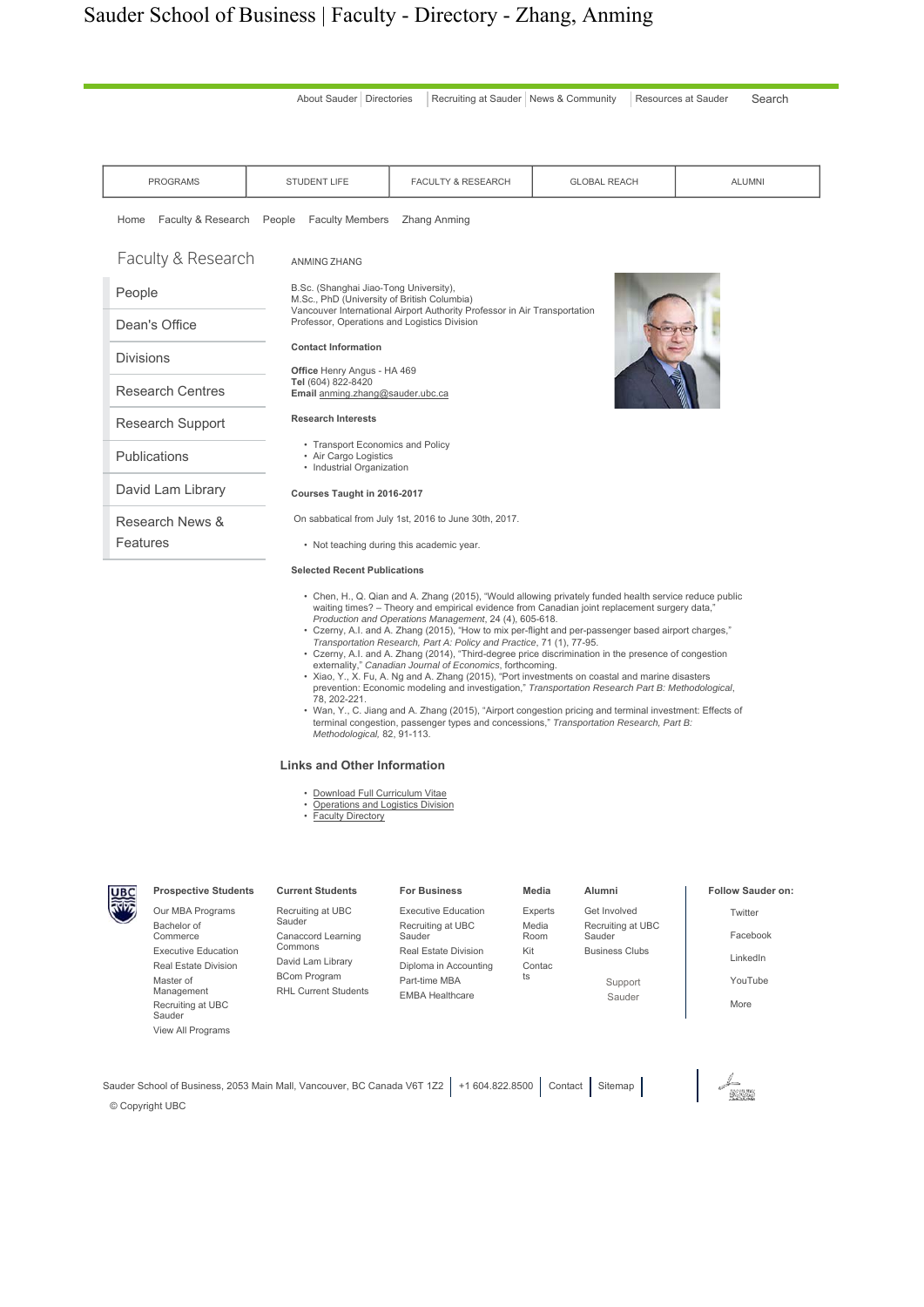Page 1/12

### **THE UNIVERSITY OF BRITISH COLUMBIA** *Curriculum Vitae for Faculty Members*

# **Date**: 9 November 2016

**SURNAME**: Zhang **FIRST NAME**: Anming

**DEPARTMENT/SCHOOL:** Operations and Logistics Division

**FACULTY**: Sauder School of Business

**PRESENT RANK: Professor <b>SINCE:** 1 July 2004

# **POST-SECONDARY EDUCATION**

| University or Institution      | <b>Degree</b> | <b>Subject Area</b>            | <b>Dates</b> |
|--------------------------------|---------------|--------------------------------|--------------|
| University of British Columbia | Ph.D.         | Policy/Management<br>Science   | 1990         |
| University of British Columbia | M.Sc.         | <b>Business Administration</b> | 1986         |
| Shanghai Jiao-Tong University  | B.Sc.         | <b>Mathematics</b>             | 1983         |

# **EMPLOYMENT RECORD**

*(a) non-UBC Employment*

| <b>University, Company or Organization</b> | <b>Rank or Title</b>       | <b>Dates</b>     |
|--------------------------------------------|----------------------------|------------------|
| City University of Hong Kong               | <b>Department Head</b>     | 1998-2001        |
| City University of Hong Kong               | <b>Associate Professor</b> | 1996-2001        |
| <b>Zhong-Shan University</b>               | <b>Visiting Scholar</b>    | Sept-Oct 2000    |
| University of Victoria, B.C.               | <b>Associate Professor</b> | 1995-98 (on      |
|                                            |                            | leave 1996-98)   |
| University of Victoria, B.C.               | <b>Assistant Professor</b> | 1990-94          |
| Graduate School of People's Bank of China  | <b>Visiting Scholar</b>    | <b>Fall 1997</b> |
| Shanghai Jiao-Tong University              | <b>Visiting Scholar</b>    | Summer 1994,     |
|                                            |                            | Summer 1995      |

# *(b) UBC Employment*

| <b>Rank or Title</b>                                               | <b>Dates</b>          |  |
|--------------------------------------------------------------------|-----------------------|--|
| Professor, and YVR Authority Chair Professor in Air Transportation | July $2004 -$ present |  |
| Chair, Operations and Logistics Division                           | July 2004 - Dec 2005  |  |
| Director, Academic, Centre for Operations Excellence               | Aug 2002 - June 2004  |  |
| Director, Centre for Transportation Studies                        | July 2003 - Dec 2004  |  |
| Associate Prof., and YVR Professorship in Air Transportation       | Jan 2002 - June 2004  |  |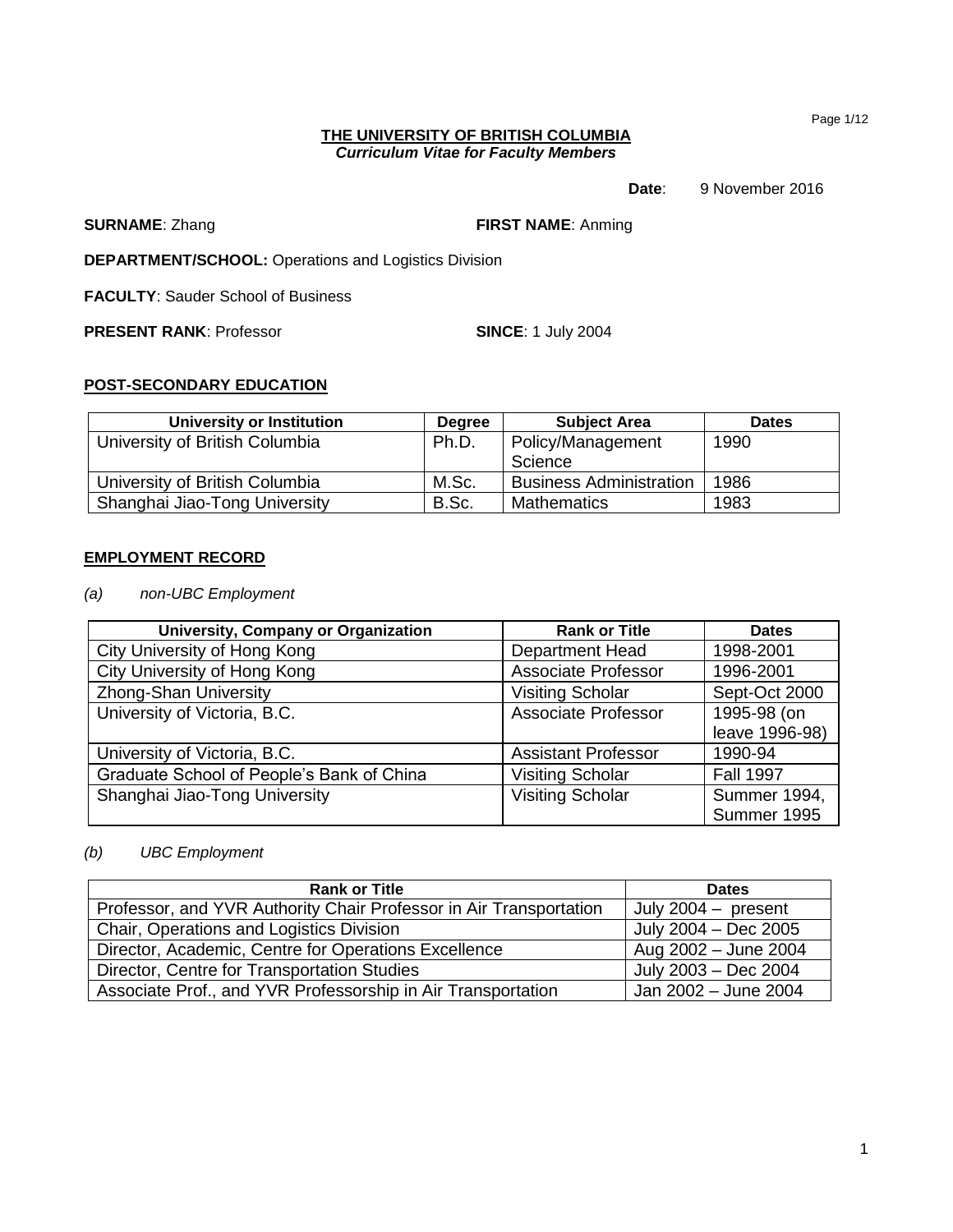#### Page 2/12

# **LEAVES OF ABSENCE**

| University, Company or Organization           | <b>Type of Leave</b> | <b>Dates</b>  |
|-----------------------------------------------|----------------------|---------------|
| at which Leave was taken                      |                      |               |
| UBC, plus visits to                           | Sabbatical           | Jul 1, 2011 - |
| Chinese University of Hong Kong, Sept.-Oct.   |                      | Jun 30, 2012  |
| 2011                                          |                      |               |
| Shanghai Advanced Institute of Finance,       |                      |               |
| Shanghai Jiao-Tong University, Oct. 2011-     |                      |               |
| Jun. 2012                                     |                      |               |
| and shorter-term visits to other universities |                      |               |
| UBC, plus visits to                           | Sabbatical           | Jan $1 - Dec$ |
| Chinese University of Hong Kong, Jan.-Feb.    |                      | 31, 2006      |
| 2006                                          |                      |               |
| University of Tokyo, April-May 2006           |                      |               |
| German Social Science Research Center         |                      |               |
| (WZB), Berlin, Aug. 2006                      |                      |               |
| and shorter-term visits to other universities |                      |               |

#### **AWARDS AND DISTINCTIONS**

*(a) Awards for Scholarship*

2014. The 13<sup>th</sup> Outstanding Research Prize Competition in the City of Beijing: Second Place Award (Social Science Category), for the paper "Effects of High-speed Rail and Air Transport Competition on Prices, Profits and Welfare" with Hangjun Yang, December 2014, Beijing.

2014. The Best Overall Paper Prize for the paper "How to Mix Per-flight and Per-passenger Based Airport Charges" written by Czerny A.I. and A. Zhang, awarded at the *ITEA (International Transport Economics Association) Conference on Transportation Economics*, Toulouse School of Economics, June 5, 2014.

2008. The CORS Practice Prize Competition Third Place Award, for the project "Pulling it All Together: Asset Lifecycle Management" with Amanda Armstrong, awarded at the *Canadian Operations Research Society (CORS) Annual Conference*, Quebec City, Quebec.

2006. The Runner-up for the Best Conference Paper Award, for the paper "Trying to Put the 'Full' in the Full Costs of Transportation" written by Gillen, D., J. Lawson, W.G. Waters and A. Zhang, awarded at the *Canadian Transportation Research Forum (CTRF) 41st Annual Conference*, Quebec City, Quebec.

2004. The Runner-up for the Best Conference Paper Award, for the paper "Alternative Forms of Economic Regulation of Airports: Modelling and Empirical Evaluation" written by Oum, T.H., A. Zhang and Y. Zhang, awarded at the *Canadian Transportation Research Forum (CTRF) 39th Annual Conference*, May 2004, Calgary, Alberta.

2004. Sauder School of Business Research Excellence Award (junior category), University of British Columbia.

1998. The WCTR-Society Prize for the paper "Optimal Demand for Operating Lease of Aircraft" written by Oum, T.H., A. Zhang and Y. Zhang, awarded to the best paper of the *8th World Conference on Transportation Research (WCTR)*, Antwerp, Belgium. (893 papers were presented at this tri-annual conference.)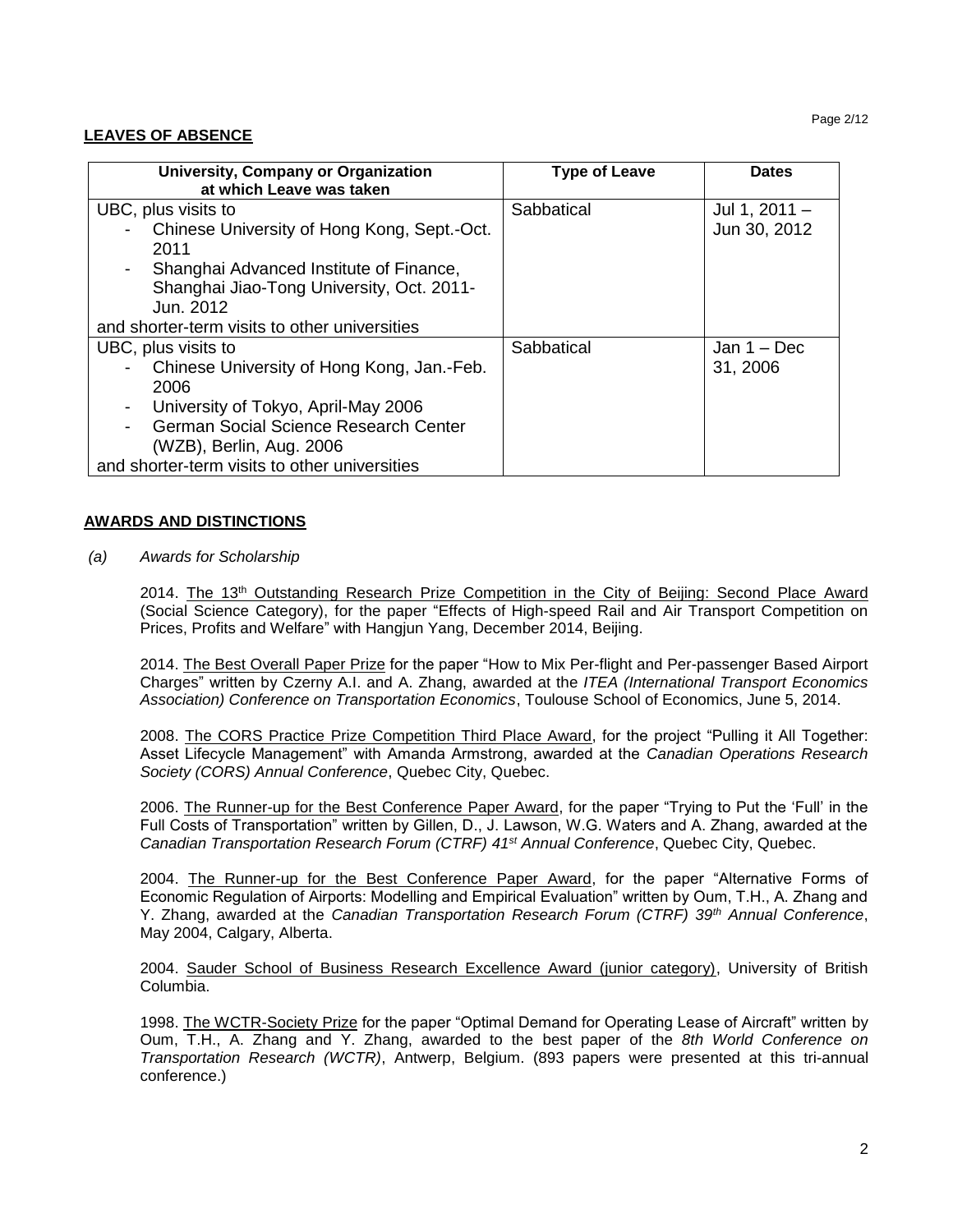1998. Merit of Certificate, Excellent Applied Research Award, City University of Hong Kong.

1995. The Yokahama Special Young Prize for an Outstanding Young Researcher, awarded at the *7th World Conference on Transportation Research (WCTR)*, Sydney, Australia.

*(b) Other Awards*

The Izaak W. Killam Pre-doctoral Fellowship, UBC, 1988-1990.

The University of British Columbia Graduate Fellowship (UGF), 1986-1988.

The Canadian International Development Agency (CIDA) Scholarship, 1984-1986.

#### **REFEREED PUBLICATIONS**

#### *(a) Journals*

Brander, J.A. and A. Zhang (1990), "Market Conduct in the Airline Industry: An Empirical Investigation," RAND Journal of Economics, Vol. 21 (December), pp. 567-583.

[Reprinted in P. Forsyth, K. Button and P. Nijkamp (eds.), Classics in Transport Analysis: Air Transport, 2002, pp. 217-233, Edward Elgar Publishers.]

Zhang, A. (1993), "An Analysis of Common Marketing Agencies," Canadian Journal of Economics, Vol. 26 (February), pp. 134-149.

Oum, T.H., A.J. Taylor and A. Zhang (1993), "Strategic Policy in Globalizing Airline Networks," Transportation Journal, Vol. 32 (April), pp. 14-30.

Oum, T.H., A. Zhang and Y. Zhang (1993), "Inter-Firm Rivalry and Firm-Specific Price Elasticity in Airline Markets," Journal of Transport Economics and Policy, Vol. 27 (May), pp. 171-192.

[Reprinted in T.H. Oum, J.S. Dodgson, D.A. Hensher, S.A. Morrison, C.A. Nash, K.A. Small and W.G. Waters II (eds.), Transport Economics: Selected Readings, 1997, pp. 313-342, Harwood Academic Publishers.]

Zhang, A. and X. Wei (1993), "Competition in Airline Networks: The Case of Constant Elasticity Demands," Economics Letters, Vol. 42 (August), pp. 253-259.

Brander, J.A. and A. Zhang (1993), "Dynamic Oligopoly Behaviour in the Airline Industry," International Journal of Industrial Organization, Vol. 11 (September), pp. 407-435.

Chen, H. and A. Zhang (1994), "Horizontal Mergers and International Trade," System Engineering (Xi-Tong Gong-Cheng), Vol. 3, pp. 25-32. (in Chinese)

Ferguson, D. and A. Zhang (1994), "Strategic Labour Contracts," Canadian Journal of Economics, Vol. 27, pp. 734-751.

Zhang, A. (1994), "Bonus Contracting in Oligopoly," Taiwan Economic Review, Vol. 22, pp. 219-235.

Oum, T.H., A. Zhang and Y. Zhang (1995), "Airline Network Rivalry," Canadian Journal of Economics, Vol. 28, pp. 836- 857.

[Reprinted in D.A. Hensher (ed.), Transport Economics (Critical Concepts in Economics), 2012, pp. 432-454, Routledge, London.]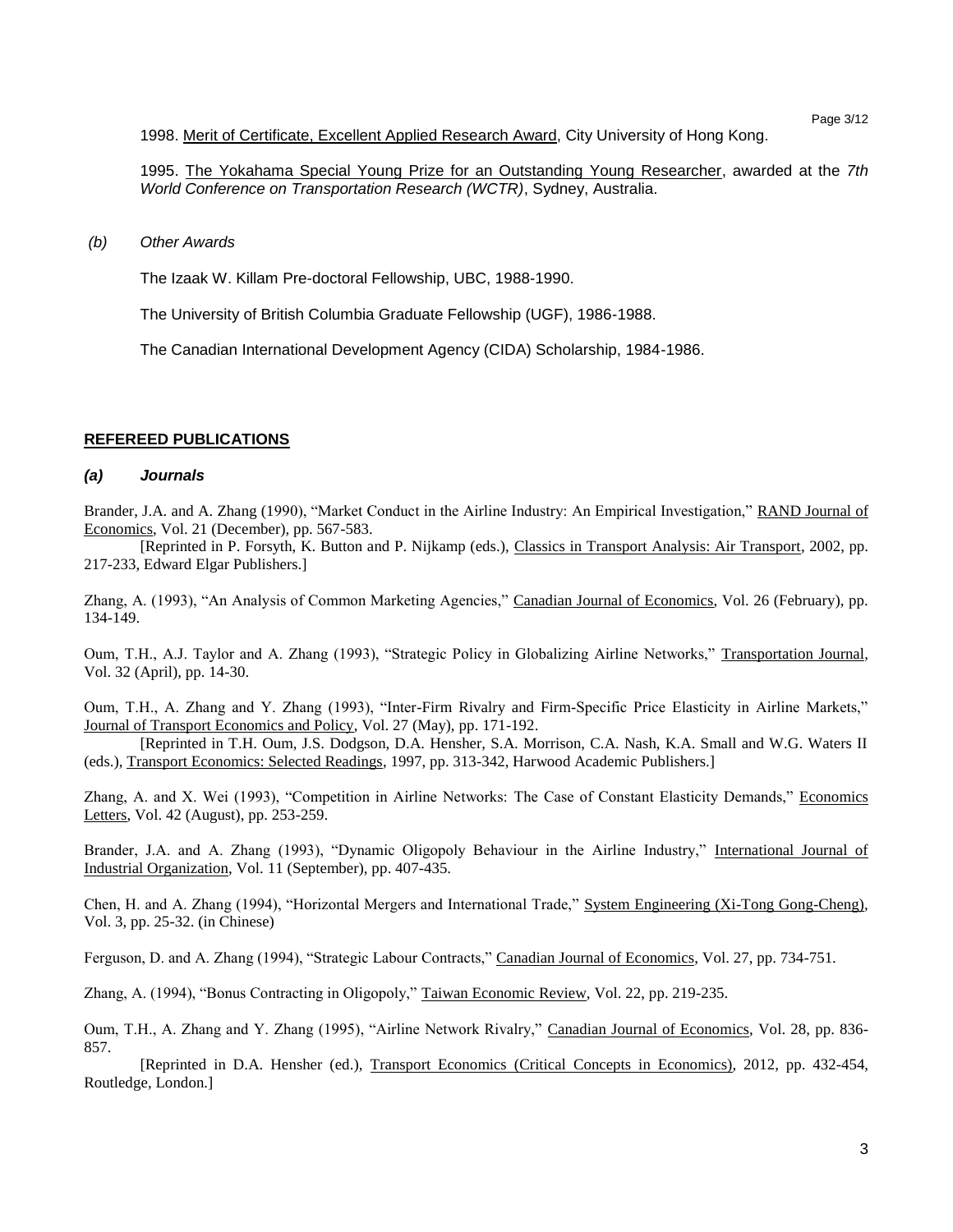Page 4/12

Oum, T.H., J. Park and A. Zhang (1996), "Effects of Airline Code-sharing Agreements on Firm Conduct and Fares," Journal of Transport Economics and Policy, Vol. 30, pp. 187-202.

Oum, T.H., A. Zhang and Y. Zhang (1996), "Optimal Airport Pricing in a Hub-and-Spoke System," Transportation Research, Part B: Methodological, Vol. 30, pp. 11-18.

Zhang, A. (1996), "An Analysis of Fortress Hubs in Network-based Markets," Journal of Transport Economics and Policy, Vol. 30, pp. 293-308.

Zhang, A. and Y. Zhang (1996), "Stability of Nash Equilibrium: The Multi-product Case," Journal of Mathematical Economics, Vol. 26, pp. 441-462.

Zhang, A. and D. Aldridge (1997), "Effects of Mergers and Foreign Alliances: An Event Study," Transportation Research, Part E: Logistics and Transportation Review, Vol. 33, pp. 29-42.

Zhang, A. and Y. Zhang (1997), "Concession Revenue and Optimal Airport Pricing," Transportation Research, Part E: Logistics and Transportation Review, Vol. 33, pp. 287-296.

Zhang, A. (1998), "Industrial Reform and Air Transport Development in China," Journal of Air Transport Management, Vol. 4, pp. 155-164.

[Reprinted in P. Forsyth, K. Button and P. Nijkamp (eds.), Classics in Transport Analysis: Air Transport, 2002, pp. 629-638, Edward Elgar Publishers.]

Park, J. and A. Zhang (1998), "Airline Alliances and Partner Firms' Output," Transportation Research, Part E: Logistics and Transportation Review, Vol. 34, pp. 245-255.

Zhang, A. and Y. Zhang (1998), "Import Protection as Export Promotion under Economies of Scale," Japan and the World Economy, Vol. 10, pp. 199-219.

Oum, T.H., A. Zhang and Y. Zhang (2000), "Optimal Demand for Operating Lease of Aircraft," Transportation Research, Part B: Methodological, Vol. 34, pp. 17-29.

Park, J. and A. Zhang (2000), "An Empirical Analysis of Global Airline Alliances: Cases in North Atlantic Markets," Review of Industrial Organization, Vol. 16, pp. 367-384.

Oum, T.H., A. Zhang and Y. Zhang (2000), "Socially Optimal Capacity and Capital Structure in Oligopoly: The Case of the Airline Industry," Journal of Transport Economics and Policy, Vol.34, pp. 55-68.

[Reprinted in K. Button (ed.), Recent Developments in Transport Economics (The International Library of Critical Writings in Economics Series No. 164), 2003, Edward Elgar.]

Oum, T.H., A. Zhang and Y. Zhang (2000), "Efficiency and Social Value of the Aircraft Leasing Industry," International Journal of Transport Economics, Vol. 27, pp. 131-145.

Zhang, A. and Y. Zhang (2001), "Airport Charges, Economic Growth, and Cost Recovery," Transportation Research, Part E: Logistics and Transportation Review, Vol. 37, pp. 25-33.

Jones, J.C.H., T. Potashnik and A. Zhang (2001), "Patents, Brand-Generic Competition and Pricing of Ethical Drugs in Canada: Empirical Evidence," Applied Economics, Vol. 33, pp. 947-956.

Oum, T.H., C. Yu and A. Zhang (2001), "Global Airline Alliances: International Regulatory Issues," Journal of Air Transport Management, Vol. 7 (1), pp. 57-62.

Zhang, A. and Y. Zhang (2001), "Airport Charges and Cost Recovery: The Long-run View," Journal of Air Transport Management, Vol. 7 (1), pp. 75-78.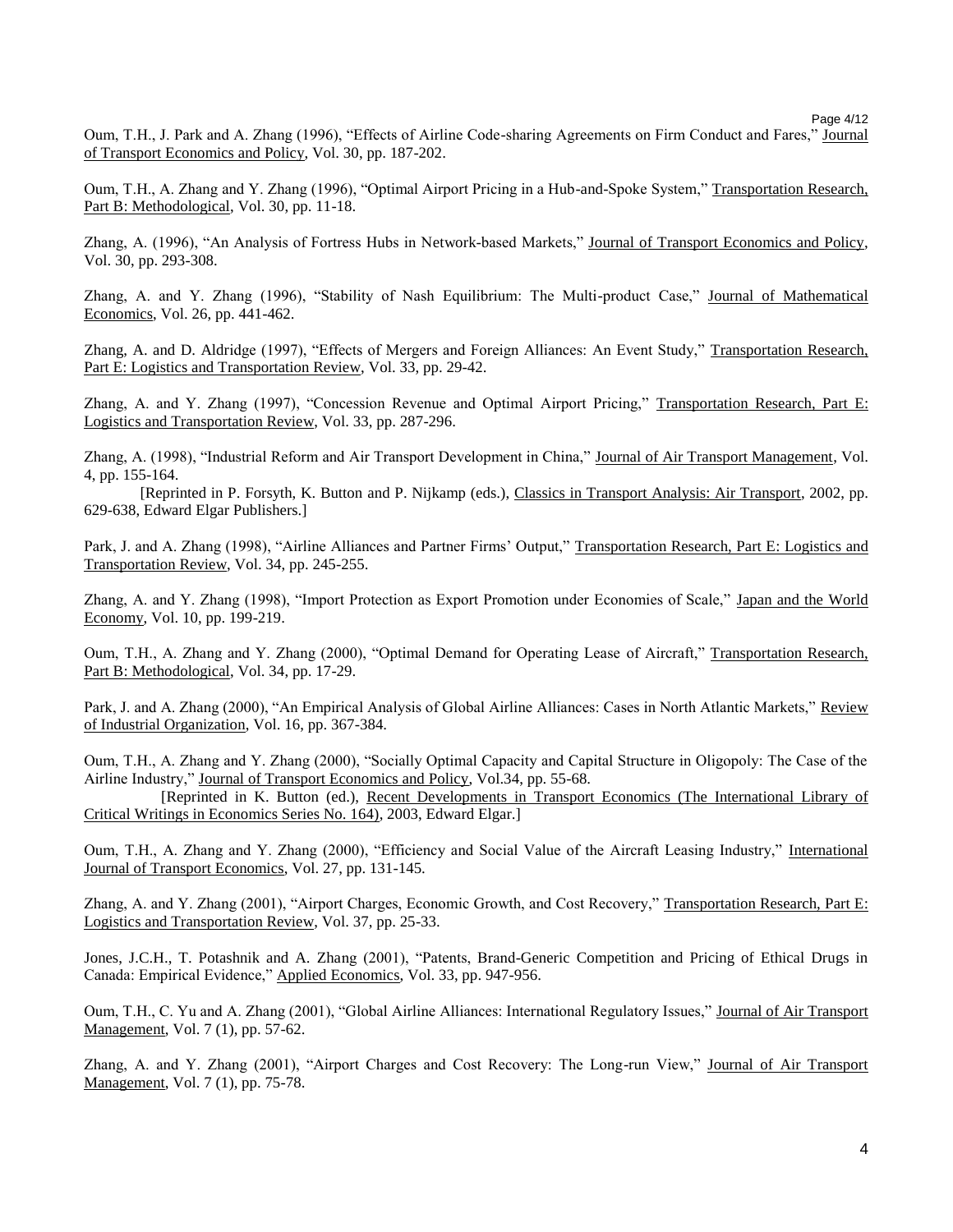Page 5/12

Park, J., A. Zhang and Y. Zhang (2001), "Analytical Models of International Alliances in the Airline Industry," Transportation Research, Part B: Methodological, Vol. 35, pp. 865-886.

Zhang, A., Y. Zhang and R. Zhao (2001), "Impact of Ownership and Competition on the Productivity of Chinese Enterprises," Journal of Comparative Economics, Vol. 29, pp. 327-346.

Oum, T.H. and A. Zhang (2001), "Global Strategic Alliances and the Impacts on the Canadian Airline Industry," Journal of Air Transport Management, Vol. 7, pp. 287-301.

Zhang, A. and H. Chen (2002), "Horizontal Mergers in a Liberalizing World Economy," Pacific Economic Review, Vol. 7 (2), pp. 359-376.

Zhang, A. and Y. Zhang (2002), "Issues on Liberalization of Air Cargo Services in International Aviation," Journal of Air Transport Management, Vol. 8, 275-287.

Zhang, A., Y. Zhang and R. Zhao (2002), "Profitability and Productivity of Chinese Enterprises: Measurement and Ownership Implications," China Economic Review, Vol. 13, pp. 65-88.

Zhang, A. and Y. Zhang (2002), "A Model of Air Cargo Liberalization: Passenger vs. All-cargo Carriers," Transportation Research, Part E: Logistics and Transportation Review, Vol. 38, pp. 175-191.

Zhang, A. (2003), "Electronic Technology and Simplification of Customs Regulations and Procedures in Air Cargo Trade," Journal of Air Transportation, Vol. 8, pp. 87-102.

Li, J. and A. Zhang (2003), "WTO Accession and China's Domestic Regional Liberalization: A Theoretical Analysis," Pacific Economic Review, Vol. 8, pp. 127-142.

Zhang, A. and Y. Zhang (2003), "Airport Charges and Capacity Expansion: Effects of Concessions and Privatization," Journal of Urban Economics, Vol. 53, pp. 54-75.

Park, J., N. Park and A. Zhang (2003), "The Impact of International Alliances on Rival Firm Value: A Study of the British Airways/USAir Alliance," Transportation Research, Part E: Logistics and Transportation Review, Vol. 39, No. 1, pp. 1-18.

Zhang, A. (2003), "Analysis of an International Air Cargo Hub: The Case of Hong Kong," Journal of Air Transport Management, Vol. 9, pp. 123-138.

Zhang, A. and H. Chen (2003), "Evolution of China's Air Transport Development and Policy towards International Liberalization," Transportation Journal, Vol. 42, pp. 31-49.

Zhang, A., Y. Zhang and R. Zhao (2003), "A Study of R&D Efficiency and Productivity of Chinese Firms," Journal of Comparative Economics, Vol. 31, pp. 444-464.

Ching, S., C. Wong and A. Zhang (2004), "Non-tariff Barriers to Trade in the Pacific Rim: A Contingent Valuation Study," Pacific Economic Review, Vol. 9, No. 1, pp. 65-73.

Hui, G., YV Hui and A. Zhang (2004), "Analyzing China's Air Cargo Flows and Data," Journal of Air Transport Management, Vol. 10, pp. 125-135.

Li, J., Q. Sun and A. Zhang (2004), "State-owned Enterprise Reform in Transition Economy: A Theoretical Analysis," Economic Research Journal (Jing-ji Yan-jiu), Vol. 39, No. 1, pp. 64-73. (in Chinese)

Zhang, A., YV Hui and L. Leung (2004), "Air Cargo Alliances and Competition in Passenger Market," Transportation Research, Part E: Logistics and Transportation Review, Vol. 40, pp. 83-100.

Oum, T., A. Zhang and Y. Zhang (2004), "Alternative Forms of Economic Regulation and Their Efficiency Implications for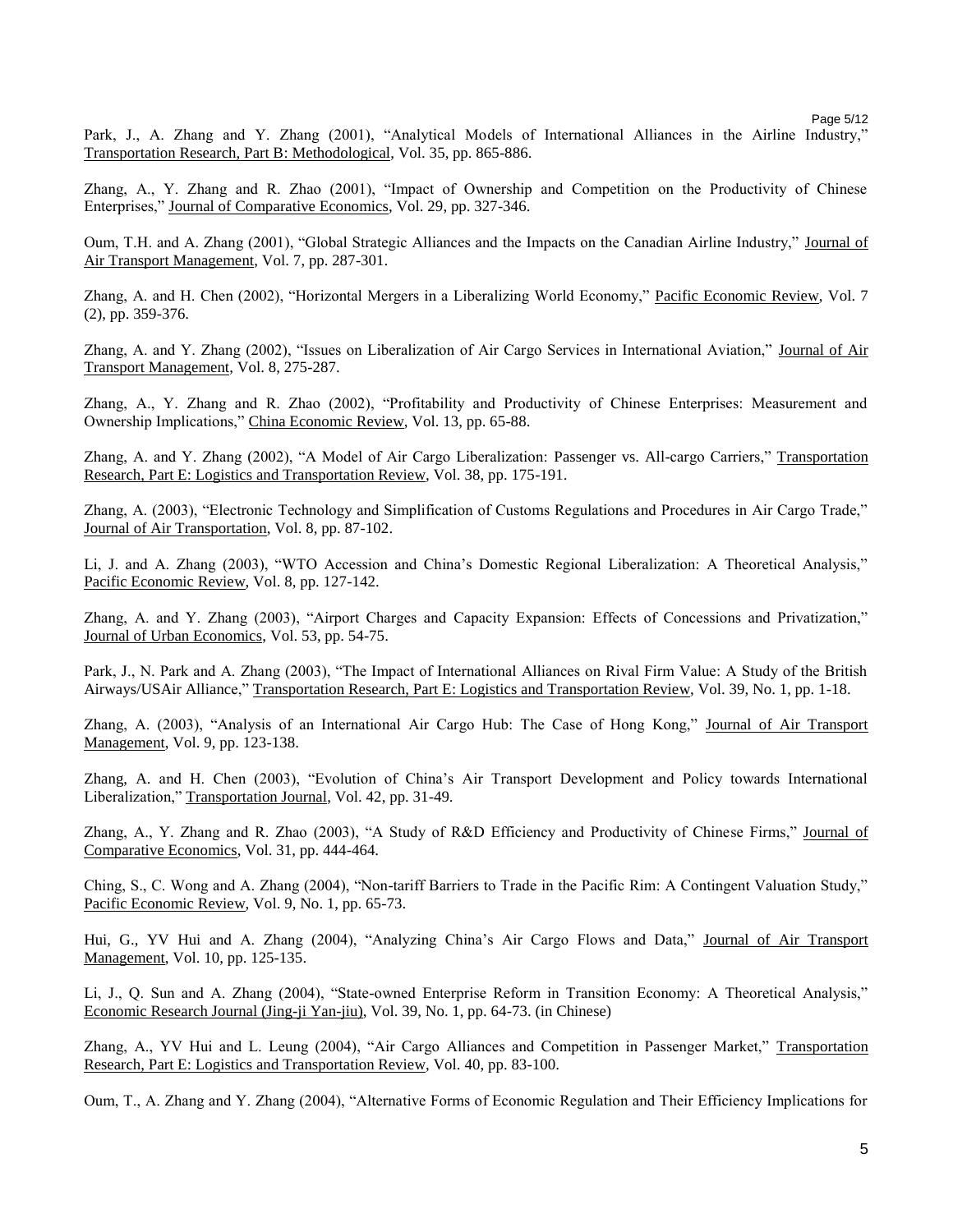Airports," Journal of Transport Economics and Policy, Vol. 38, pp. 217-246.

Zhang, A. (2005), "Competition Models of Strategic Alliances," Research in Transport Economics, Vol. 13, pp. 77-103.

Sun, Q., A. Zhang and J. Li (2005), "A Study of Optimal State-owned Shares in Mixed Oligopoly: Implications for SOE Reform," China Economic Review, Vol. 16, pp. 1-27.

Clougherty, J. and A. Zhang (2005), "Export Orientation and Domestic Merger Policy: Theory and Empirical Evidence," Canadian Journal of Economics, Vol. 38, pp. 778-806.

Fung, M., A. Zhang, L. Leung and J. Law (2005), "The Air Cargo Industry in China: Implications of Globalization and WTO Accession," Transportation Journal, Vol. 44, No. 4, pp. 44-62.

Wong, C., J. Wu and A. Zhang (2006), "A Model of Liberalization of Trade in Services," Review of International Economics, Vol. 14, pp. 148-168.

Zhang, A. and Y. Zhang (2006), "Rivalry between Strategic Alliances," International Journal of Industrial Organization, Vol. 24, pp. 287-301.

Zhang, A. and Y. Zhang (2006), "Airport Capacity and Congestion When Carriers Have Market Power," Journal of Urban Economics, Vol. 60, pp. 229-247.

Zhang, A., C. Lang, YV Hui and L. Leung (2007), "Intermodal Alliance and Rivalry of Transport Chains: The Air Cargo Market," Transportation Research, Part E: Logistics and Transportation Review, Vol. 43, pp. 234-246.

Basso, L. and A. Zhang (2007), "Congestible Facility Rivalry in Vertical Structures," Journal of Urban Economics, Vol. 61, pp. 218-237.

Yuen, A. and A. Zhang (2007), "Strategic Trade and Transport Policies with Congestible Facilities," Asia Pacific Journal of Accounting and Economics, Vol. 14, pp. 235-257.

Basso, L. and A. Zhang (2008), "Sequential Peak-Load Pricing in a Vertical Setting: The Case of Airports and Airlines," Canadian Journal of Economics, Vol. 41, pp. 1087-1119.

Li, M.Z.F., A. Zhang and Y. Zhang (2008), "Airline Seat Allocation Competition," International Transactions in Operational Research, Vol. 15, pp. 439-459.

Yuen, A., L. Basso and A. Zhang (2008), "Effects of Gateway Congestion Pricing on Optimal Road Pricing and Hinterland," Journal of Transport Economics and Policy, Vol. 42, pp. 495-526.

Basso, L. and A. Zhang (2008), "On the Relationship between Airport Pricing Models," Transportation Research, Part B: Methodological, Vol. 42, pp. 725-735.

Zhang, A. (2008), "Comments on Prospects for Urban Road Pricing in Canada," Brookings-Wharton Papers on Urban Affairs, pp. 271-280.

Zhang, A., S. Hanaoka, H. Inamura and T. Ishikura (2008), "Low Cost Carriers in Asia: Deregulation, Regional Liberalization and Secondary Airports," Research in Transportation Economics, Vol. 24, pp. 36-50.

[Reprinted in L. Budd and S. Ison (eds.), Low Cost Carriers: Emergence, Expansion and Evaluation, pp. 55-69, 2014, Ashgate.]

Park, Y., J.K. Choi and A. Zhang (2009), "Evaluating Competitiveness of Air Cargo Express Services," Transportation Research, Part E: Logistics and Transportation Review, Vol. 45, pp. 321-334.

Clougherty, J. and A. Zhang (2009), "Domestic Rivalry and Export Performance: Theory and Evidence from International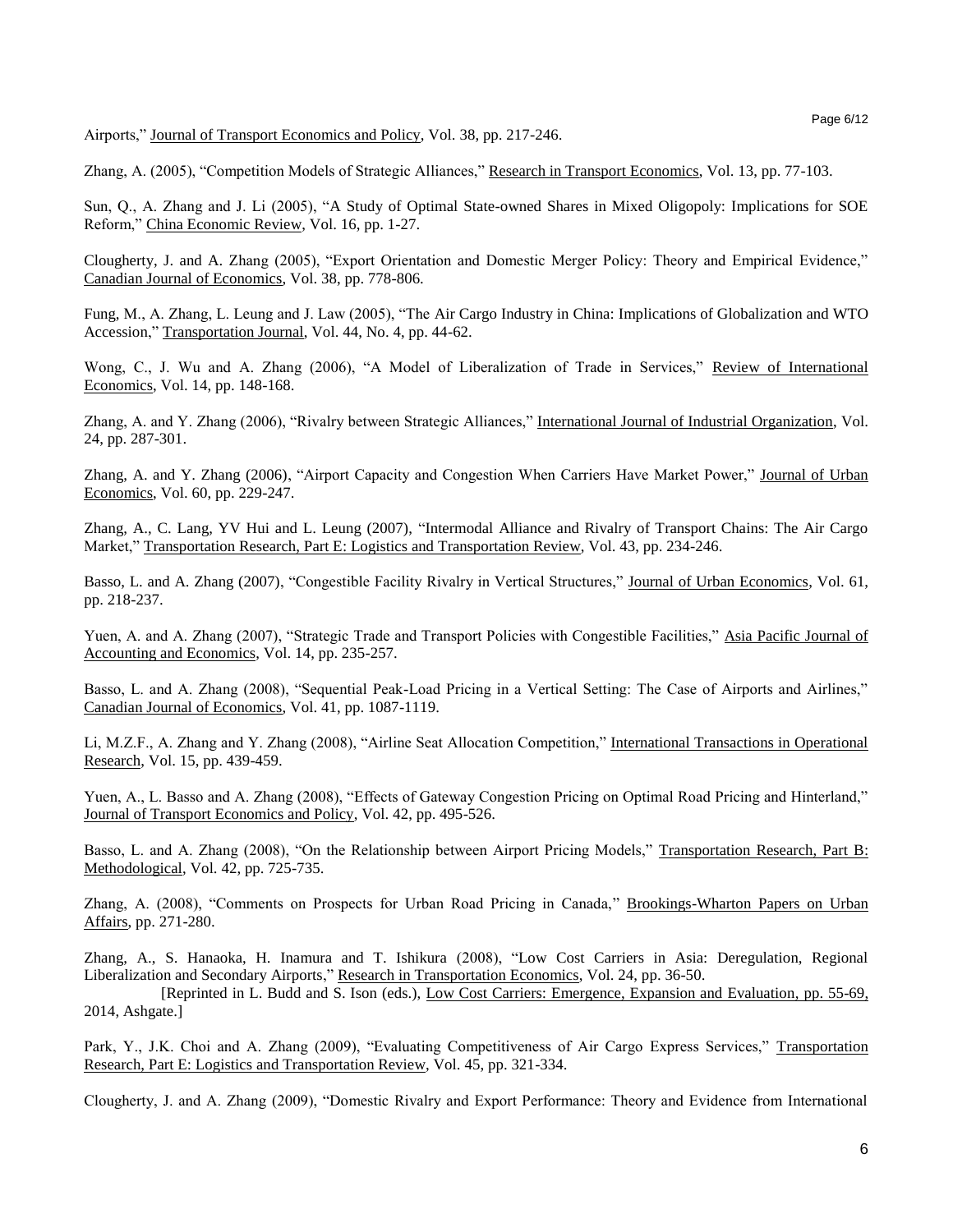Airline Markets," Canadian Journal of Economics, Vol. 42, pp. 440-468.

Yuen, A. and A. Zhang (2009), "Effects of Competition and Policy Changes on Chinese Airport Productivity: An Empirical Investigation," Journal of Air Transport Management, Vol. 15, pp. 166-174.

Wong, W., A. Zhang, YV Hui and L. Leung (2009), "Optimal Baggage Limit Policy: Airline Passenger and Cargo Allocation," Transportation Science, Vol. 43, No. 3, pp. 355-369.

Hong, S. and A. Zhang (2010), "An Efficiency Study of Airlines and Air Cargo/Passenger Divisions: A DEA Approach," World Review of Intermodal Transportation Research, Vol. 3, pp. 137-149.

Fu, X. and A. Zhang (2010), "Effects of Airport Concession Revenue Sharing on Competition and Social Welfare," Journal of Transport Economics and Policy, Vol. 44, Part 2, pp. 119-138.

Basso, L. and A. Zhang (2010), "Pricing vs. Slot Policies When Airport Profits Matter," Transportation Research, Part B: Methodological, Vol. 44, pp. 381-391.

Zhang, A and Y. Zhang (2010), "Airport Capacity and Congestion Pricing with both Aeronautical and Commercial Operations," Transportation Research, Part B: Methodological, Vol. 44, pp. 404-413.

Ha, H., Y. Yoshida and A. Zhang (2010), "Comparative Analysis of Efficiency for Major Northeast Asian Airports," Transportation Journal, Vol. 49 (4), pp. 9-23.

Fu, X., T.H. Oum and A. Zhang (2010), "Air Transport Liberalization and its Impacts on Airline Competition and Air Passenger Traffic," Transportation Journal, Vol. 49 (4), pp.24-41.

Zhang, A., X. Fu and H. Yang (2010), "Revenue Sharing with Multiple Airlines and Airports", Transportation Research, Part B: Methodological, Vol. 44, pp. 944-959.

Brueckner, J.K. and A. Zhang (2010), "Airline Emission Charges: Effects on Airfares, Service Quality, and Aircraft Design," Transportation Research, Part B: Methodological, Vol. 44, pp. 960-971.

Yuen, A. and A. Zhang (2011), "Airport Congestion Pricing and its Welfare Implications: The Case of Variable Passenger Time Costs," Pacific Economic Review, Vol. 16, pp. 83-102.

Czerny, A.I. and A. Zhang (2011), "Airport Congestion Pricing and Passenger Types," Transportation Research, Part B: Methodological, Vol. 45, pp. 595-604.

Yang, H. and A. Zhang (2011), "Price-cap Regulation of Congested Airports," Journal of Regulatory Economics, Vol. 39, pp. 293-312.

Yuen, A. and A. Zhang (2011), "Unilateral Regulation and Greenhouse Gas Emissions: The Case of the Airline Industry," Transportation Research, Part D: Transport and Environment, Vol. 16, pp. 540-546.

Ha, H.K., Y. Yoshida and A. Zhang (2011), "Social Efficiency Benchmarking of Japanese Domestic Transport Services: A Comparison of Rail and Air," Transportation Research, Part D: Transport and Environment, Vol. 16, pp. 554-561.

Yang, H. and A. Zhang (2012), "Impact of Regulation on Transport Infrastructure Capacity and Service Quality," Journal of Transport Economics and Policy, Vol. 46, pp. 415-430.

Fu, X., A. Zhang and Z. Lei (2012), "Will China's Airline Industry Survive the Entry of High Speed Rail?" Research in Transportation Economics, Vol. 35, pp. 13-25.

Yuen, A., A. Zhang and W. Cheung (2012), "Port Competitiveness from the Users' Perspective: An Analysis of Major Container Ports in China and its Neighboring Countries," Research in Transportation Economics, Vol. 35, pp. 34-40.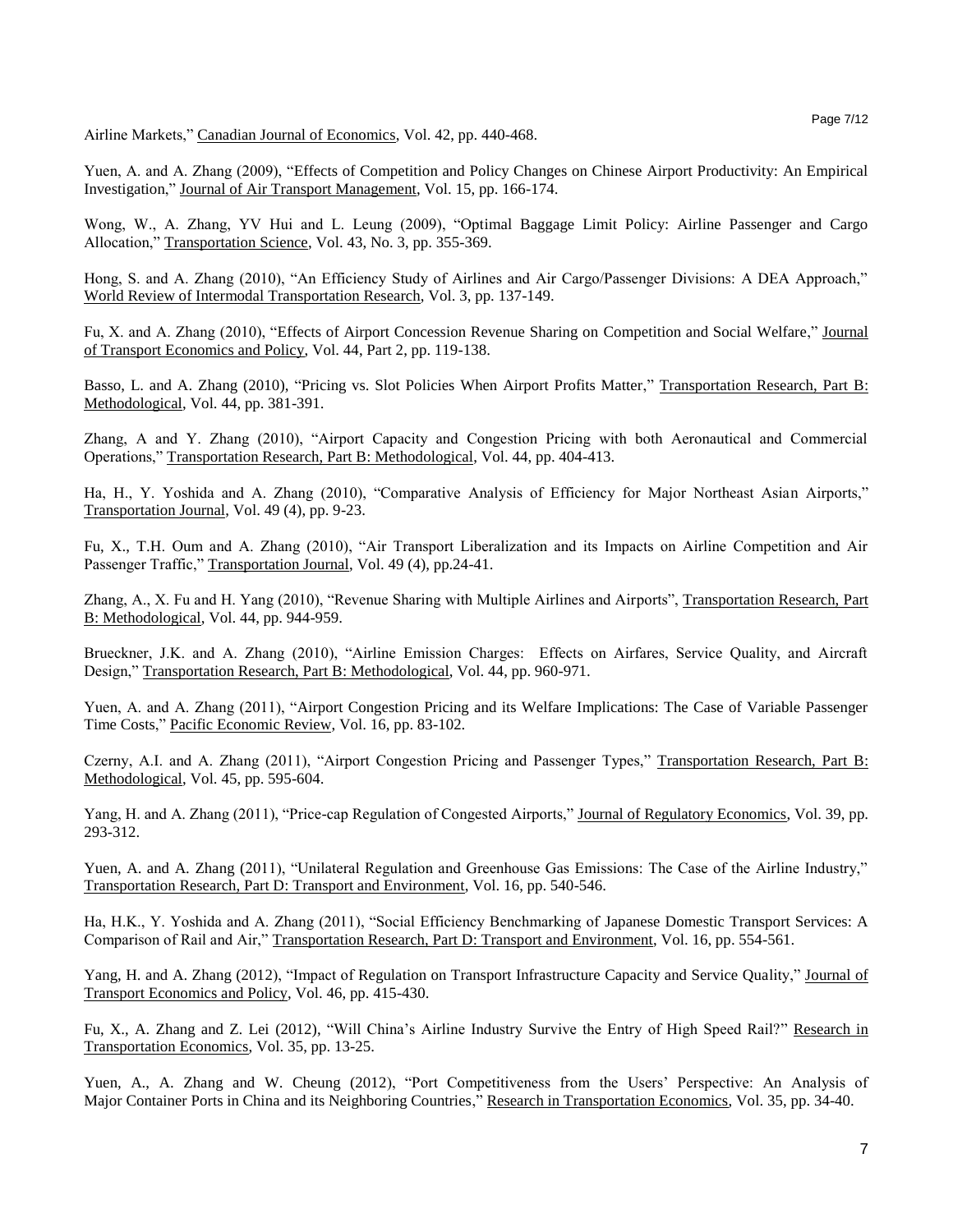Bilotkach, V., J.A. Clougherty, J. Mueller and A. Zhang (2012), "Regulation, Privatization, and Aeronautical Charges: Panel Data Evidence from European Airports," Journal of Regulatory Economics, Vol. 42, pp. 73-94.

Wan, Y. and A. Zhang (2012), "Impacts of Emission Trading Schemes on Airline Network Structure," Review of Transport Economics and Logistics, Vol. 3, pp. 42-61.

Yang, H. and A. Zhang (2012), "Effects of High-speed Rail and Air Transport Competition on Prices, Profits and Welfare," Transportation Research, Part B: Methodological, Vol. 46, pp. 1322-1333.

Zhang, A. and A.I. Czerny (2012), "Airports and Airlines Economics and Policy: An Interpretive Review of Recent Research," Economics of Transportation, Vol. 1, pp. 15-34.

Wan, Y. and A. Zhang (2013), "Urban Road Congestion and Seaport Competition," Journal of Transport Economics and Policy, Vol. 47, No. 1, pp. 55-70.

Yuen, A., A. Zhang and W. Cheung (2013), "Foreign Participation and Competition: A Way to Improve Container Port Efficiency in China?" Transportation Research, Part A: Policy and Practice, Vol. 49, pp. 220-231.

Wan, Y., A. Zhang and A. Yuen (2013), "Urban Road Congestion, Capacity Expansion and Port Competition: Empirical Analysis of U.S. Container Ports," Maritime Policy & Management, Vol. 40, pp. 417-438.

Bae, M.J., E.P. Chew, L.H. Lee and A. Zhang (2013), "Container Transshipment and Port Competition," Maritime Policy & Management, Vol. 40, pp. 479-494.

Ha, H.-K., Y. Wan, Y. Yoshida and A. Zhang (2013), "Airline Market Structure and Airport Efficiency: Evidence from Northeast Asian Airports," Journal of Air Transport Management, Vol. 33, pp. 32-42.

Xiao, Y., X. Fu and A. Zhang (2013), "Demand Uncertainty and Airport Capacity Choice," Transportation Research, Part B: Methodological, Vol. 57, pp. 91-104.

Yang, S., C. Lee and A. Zhang (2013), "An Inventory Model for Perishable Products with Stock-Dependent Demand and Trade Credit under Inflation," Mathematical Problems in Engineering, Vol. 2013, Article ID 702939, 8 pages.

Jiang, H. and A. Zhang (2013), "An Empirical Study of Framing Effects in Congestion Management Policies," Review of Transport Economics and Logistics, Vol. 4, pp. 127-148.

Zhang, Q., H. Yang, Q, Wang and A. Zhang (2014), "Market Power and Its Determinants in the Chinese Airline Industry," Transportation Research, Part A: Policy and Practice, Vol. 64, pp. 1-13.

Jiang, C. and A. Zhang (2014), "Effects of High-speed Rail and Airline Cooperation under Hub Airport Capacity Constraint," Transportation Research, Part B: Methodological, Vol. 60, pp. 33-49.

Czerny, A.I. and A. Zhang (2014), "Airport Peak-load Pricing Revisited: The Case of Peak and Uniform Tolls," Economics of Transportation, Vol. 3, No. 1, pp. 90-101.

Chew, E.P., C. Lee, R. Liu, K. Hong and A. Zhang (2014), "Optimal Dynamic Pricing and Ordering Decisions for Perishable Products," International Journal of Production Economics, Vol. 157, pp. 39-48.

Wan, Y., A. Yuen and A. Zhang (2014), "Effects of Hinterland Accessibility on U.S. Container Port Efficiency," International Journal of Shipping and Transport Logistics, Vol. 6 (4), pp. 422-440.

Czerny, A.I. and A. Zhang (2014), "Airport Congestion Pricing When Airlines Price Discriminate," Transportation Research, Part B: Methodological, Vol. 65, pp. 77-89.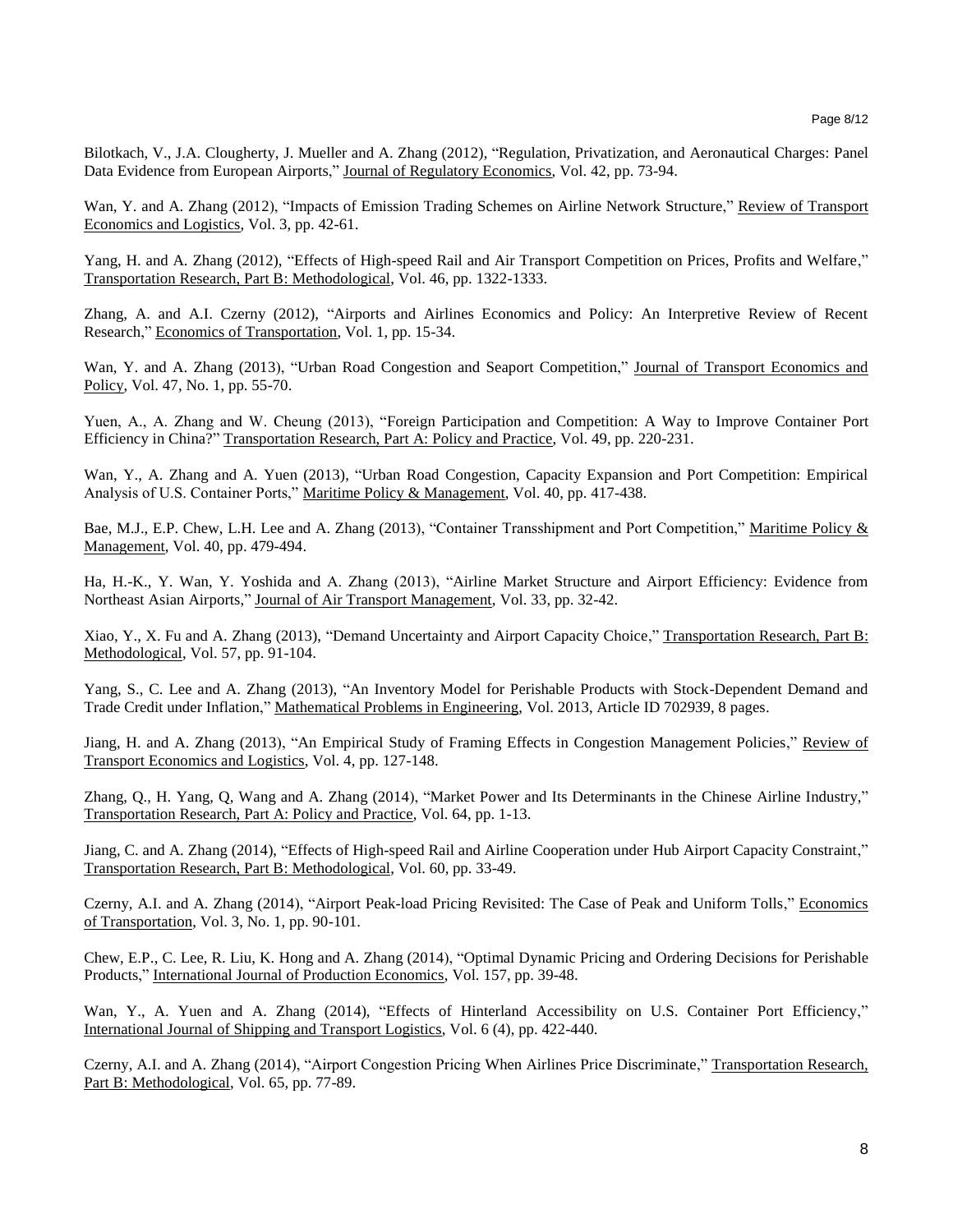Page 9/12

Chen, H., Q. Qian and A. Zhang (2015), "Would allowing privately funded health service reduce public waiting times? – Theory and empirical evidence from Canadian joint replacement surgery data," Production and Operations Management, 24 (4), 605-618.

Czerny, A.I. and A. Zhang (2015), "How to mix per-flight and per-passenger based airport charges," Transportation Research, Part A: Policy and Practice, 71 (1), 77-95.

Noruzoliaee, M., B. Zou and A. Zhang (2015), "Airport partial and full privatization in a multi-airport region: Focus on pricing and capacity," Transportation Research, Part E: Logistics and Transportation Review, 77, 45-60.

Czerny, A.I. and A. Zhang (2015), "Third-degree price discrimination in the presence of congestion externality," Canadian Journal of Economics, 48 (4), 1430-1455.

Hu, Q. and A. Zhang (2015), "Real option analysis of aircraft acquisition: A case study," Journal of Air Transport Management, 46, 19-29.

Yang, H., A. Zhang and X. Fu (2015), "Determinants of airport-airline vertical arrangements: Analytical results and empirical evidence," Journal of Transport Economics and Policy, 49 (3), 438-453.

Xiao, Y., X. Fu, A. Ng and A. Zhang (2015), "Port investments on coastal and marine disasters prevention: Economic modeling and implications," Transportation Research Part B: Methodological, 78, 202-221.

Lo, W., Y. Wan and A. Zhang (2015), "Empirical estimation of price and income elasticities of air cargo demand: The case of Hong Kong," Transportation Research, Part A: Policy and Practice, 78, 309-324.

Wan, Y., C. Jiang and A. Zhang (2015), "Airport congestion pricing and terminal investment: Effects of terminal congestion, passenger types and concessions," Transportation Research, Part B: Methodological, 82, 91-113.

Lin, M.-H. and A. Zhang (2016), "Hub congestion pricing: Discriminatory passenger charges," Economics of Transportation, 5, 37-48.

Czerny, A.I., Z. Shi and A. Zhang (2016), "Can market power be controlled by regulation of core prices alone?: An empirical analysis of airport demand and car rental price," Transportation Research, Part A: Policy and Practice, 91, 260-272.

Wan, Y., L.J. Basso and A. Zhang (2016), "Strategic investments in accessibility under port competition and inter-regional coordination," Transportation Research Part B: Methodological, 93, 102-125.

Zhang, Y. and A. Zhang (2016), "Determinants of air passenger flows in China and gravity model: Deregulation, LCCs, and high-speed rail," Journal of Transport Economics and Policy, 50 (3), 287-303.

Jiang, C. and A. Zhang (2016), "Airline network choice and market coverage under high-speed rail competition," Transportation Research, Part A: Policy and Practice, 92, 248-260.

Xiao, Y., X. Fu and A. Zhang (2016), "Airport capacity choice under airport-airline vertical arrangements," Transportation Research, Part A: Policy and Practice, 92, 298-309.

Kidokoro, Y., M.H. Lin and A. Zhang (2016), "A general equilibrium analysis of airport pricing, capacity and regulation," Journal of Urban Economics, 96, 142-155.

Czerny, A.I., C. Guiomard and A. Zhang (2016), "Single-till versus dual-till regulation of airports: Where do academics and regulators (dis)agree?" Journal of Transport Economics and Policy, 50 (4), 1-19.

Wan, Y., Ha, H.-K., Yoshida, Y. and Zhang, A. (2016), "Airlines' reaction to high-speed rail entries: Empirical study of the Northeast Asian market," Transportation Research Part A: Policy and Practice, 94, 532-557.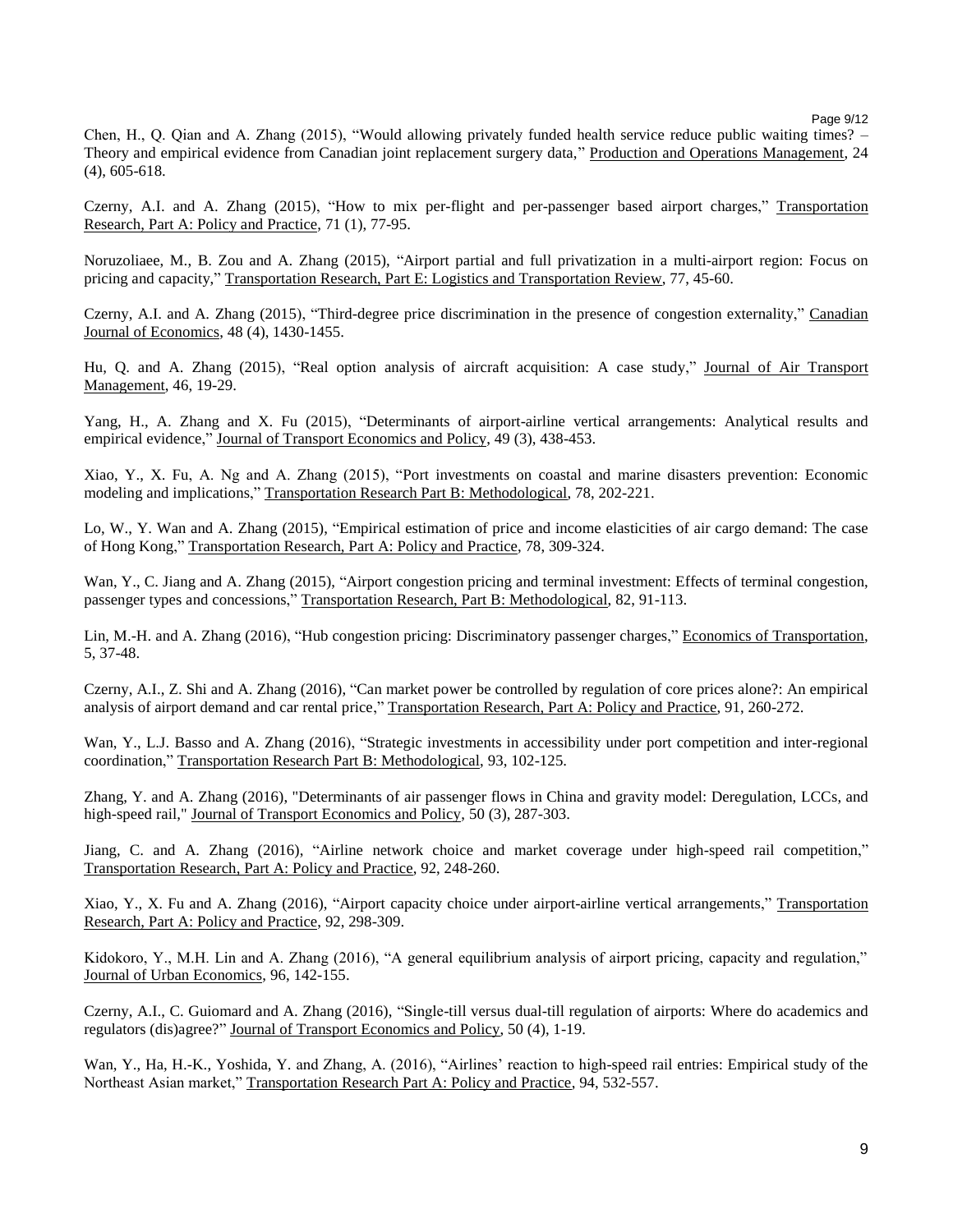Page 10/12

Xia, W. and A. Zhang (2016), "High-speed rail and air transport competition and cooperation: A vertical differentiation approach," Transportation Research Part B: Methodological, 94, 456-481.

Ha, H.K., S. Kaneko, M. Yamamoto, Y. Yoshida and A. Zhang (2017), "On the discrepancy in the social efficiency measures between parametric and non-parametric production technology identification," Journal of Air Transport Management, 58, 9-14.

Jiang, C., Y. Wan and A. Zhang (2016), "Internalization of port congestion: Strategic effect behind shipping line delays and implications for terminal charges and investment," Maritime Policy & Management, forthcoming.

Yuen, A., A. Zhang, YV Hui, L.C Leung and M. Fung (2016), "Is developing an air cargo airport in the hinterland the way of the future?" Journal of Air Transport and Management, forthcoming.

Xia, W. and A. Zhang (2016), "Effects of air and high-speed rail transport integration on profits and welfare: The case of airrail connecting time," Journal of Air Transport and Management, forthcoming.

#### *(b) Conference Proceedings*

Oum, T.H., A. Zhang and Y. Zhang (1993), "Cost Recovery in a Hub-and-Spoke Airport Network," Selected Proceedings of the 6th World Conference on Transport Research, pp. 3021-3032.

Zhang, A. (1996), "The Effects of Local Competition in Hub-Spoke Networks," in D. Hensher, *et al.* (eds.), Selected Proceedings of the 7th World Conference on Transport Research, Vol. 1, pp. 471-482, Elsevier Science.

Park, J. and A. Zhang (1999), "Strategic Alliances: Complementary vs. Parallel Alliances," in H. Meersman, *et al.* (eds.), Selected Proceedings of the 8th World Conference on Transportation Research, Vol. 1 (Transport Modes and Systems), pp. 181-195, Elsevier Pergamon, Oxford.

Oum, T.H., A. Zhang and Y. Zhang (1999), "Operating Lease of Aircraft: A Decision Model for the Airlines," in H. Meersman, *et al.* (eds.), Selected Proceedings of the 8th World Conference on Transportation Research, Vol. 1 (Transport Modes and Systems), pp. 293-305, Elsevier Pergamon, Oxford.

#### *(c) Other*

Zhang, A. (2002), "Services, Customs and Other Administrative Procedures," in: S. Stephenson and C. Findlay (eds.), Services Trade Liberalization and Facilitation, pp. 243-261, Asia Pacific Press, Australia National University.

Wong, C. and A. Zhang (2003), "Private Sector's View of Trade Liberalization in Services: A Hong Kong Perspective," in T. Ito and A.O. Krueger (eds.), Trade in Services to the Asia-Pacific Region, *NBER-East Asia Seminar on Economics*, Vol. 11, pp. 209-242, University of Chicago Press.

Huenemann, R. and A. Zhang (2005), "Issues in Competition Policy for the Airlines Industry in APEC Economies," in: E. Medalla (ed.), Competition Policy in the New Millenium, pp. 145-169, Routledge, London.

Basso, L. and A. Zhang (2007), "An Interpretative Survey of Analytical Models of Airport Pricing," in: Darin Lee (ed.), Advances in Airline Economics, Volume 2, pp. 89-124, Elsevier.

Zhang, A. and A. Yuen (2008), "Airport Policy and Performance in Mainland China and Hong Kong," in: Clifford Winston and Gines de Rus (eds.), Aviation Infrastructure Performance: A Study in Comparative Political Economy, pp. 159-192, Washington, D.C.: Brookings Institution Press.

Yuen, A. and A. Zhang (2008), "An Economic Perspective on Recent Corporate Governance Developments in China," in Masao Nakamura (ed.), Changing Corporate Governance Practices in China and Japan: Adaptations of Anglo-American Practices, pp. 63-86, Houndmills, U.K.: Palgrave Macmillian.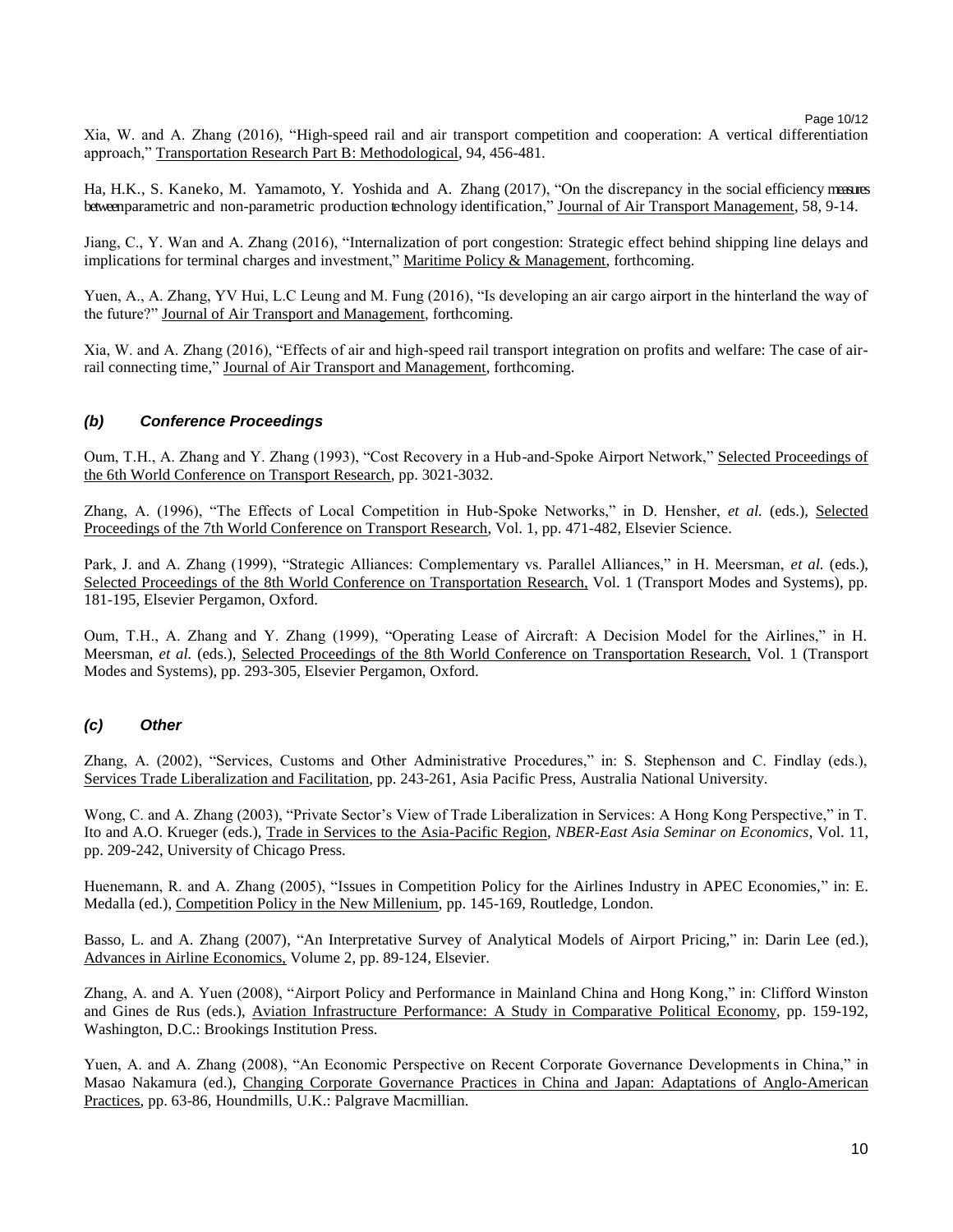Zhang, A. (2009), "The Impact of Hinterland Access Conditions on Rivalry between Ports," in: Port Competition and Hinterland Connections, pp. 129-160, International Transport Forum, OECD, Paris.

Wan, Y. and A. Zhang (2010), "Effects of Emission Trading Schemes," in: R. Macario and E. Van de Voorde (eds.), Critical Issues in Air Transport Economics and Business, pp. 285-318, Oxford, U.K.: Routledge.

Zhang, A., Y. Zhang and J.A. Clougherty (2011), "Competition and Regulation in Air Transport," in: Andre de Palma, Robin Lindsey, Emile Quinet and Roger Vickman (eds.), A Handbook of Transport Economics, pp. 797-821, Williston, VT: Edward Edgar.

Zhang, A. (2012), "Airport Improvement Fees, Benefit Spillovers, and Land Value Capture Mechanisms," in: Gregory K. Ingram and Yu-Hung Hong (eds.), Value Capture and Land Policies, Ch. 13, pp. 323-348, Cambridge, MA: Lincoln Institute of Land Policy.

Wan, Y. and A. Zhang (2016), "Airport charges, infrastructure life cycle, and economic impact: A case study of Hong Kong," in: Kakuya Matsushima and William P. Anderson (eds.) Transportation, Knowledge and Space in Regional Economics*,* Northampton MA: Edward Elgar, forthcoming.

#### **NON-REFEREED PUBLICATIONS**

Oum, T.H., J. Park and A. Zhang (1995), "On Airline Code-sharing Agreements and International Air Fares," Proceedings of the Canadian Transportation Research Forum, Alymer, Quebec, pp. 91-110.

Zhang, A. (2001), "An Examination of China's International Aviation Policy," Proceedings of the 6<sup>th</sup> Conference of Hong Kong Society for Transportation Studies (HKSTS), pp. 52-61.

Lo, W. and A. Zhang (2001), "Economic and Employment Impacts of Hong Kong Air Cargo Industry: An Econometric Analysis," Proceedings of the 6<sup>th</sup> Conference of Hong Kong Society for Transportation Studies (HKSTS), pp. 73-82.

Zhang A. (2002), "Hong Kong Air Cargo Industry and Its Competitiveness," Proceedings of the 7<sup>th</sup> Conference of Hong Kong Society for Transportation Studies (HKSTS), pp. 52-61.

Oum, T., A. Zhang and Y. Zhang (2003), "Alternative Forms of Economic Regulation of Airports: Modelling and Empirical Evaluation," Proceedings of the 8<sup>th</sup> Conference of Hong Kong Society for Transportation Studies (HKSTS), pp. 113-122.

Boardman, A.E., D. Gillen, W.G. Waters II and A. Zhang (2005), "Challenges in Measuring the External Costs of Transport" Proceedings of the 40<sup>th</sup> Canadian Transportation Research Forum, Hamilton, Ontario.

Zhang, A. and A. Yuen (2005), "Airport Congestion and Market Structure: The Case of Variable Passenger Time Costs," Proceedings of the 40<sup>th</sup> Canadian Transportation Research Forum, Hamilton, Ontario.

Gillen, D., J. Lawson, W.G. Waters II and A. Zhang (2006), "Trying to Put the 'Full' in the Full Costs of Transportation" Proceedings of the 41<sup>st</sup> Canadian Transportation Research Forum, Quebec City, Quebec.

Yuen, A., A. Zhang and W. Cheung (2010), "Port Attributes Related to Container Terminal Efficiency in China and its Neighboring Countries: The DEA approach," Proceedings of the 4<sup>th</sup> International Forum on Shipping, Ports and Airports, pp. 293-305, Chengdu, China.

Zhang, A., S. Gudmundsson and T.H. Oum (2010), "Editorial: Air Transport, Global Warming and the Environment," Transportation Research, Part D (Transport and Environment), Vol. 15, No. 1, pp. 1-4.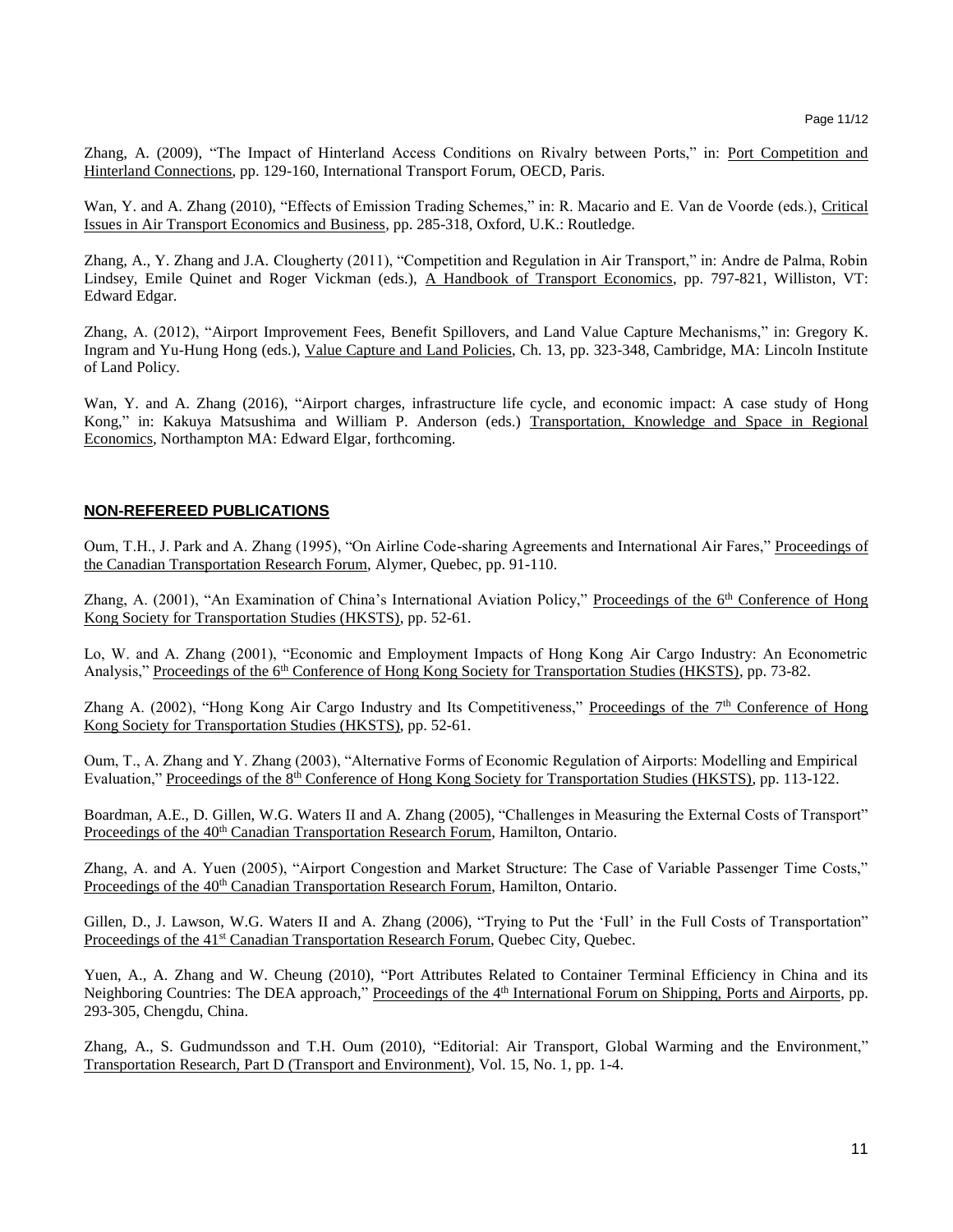#### Page 12/12

## **BOOKS**

### *(a) Authored*

Oum, T.H., J. Park and A. Zhang (2000), Globalization and Strategic Alliances: The Case of the Airline Industry, 229 pp, Pergamon Press, Oxford.

Zhang, A., G. Hui, YV Hui, L. Leung and W. Cheung (2004), Air Cargo in Mainland China and Hong Kong, 194 pp, Ashgate, London.

[*Chinese edition*, 2004, Infolink Publishing Ltd., Hong Kong, 258 pp.]

Zhang, A., G. Hui, YV Hui, L. Leung and W. Cheung (2005), Air Cargo in China (in Chinese), Aviation Industry Publishers, Beijing, 278 pp.

## *(b) Edited*

Zhang, A. and B. Bowen (1999) (eds.), Conference Proceedings of the 3<sup>rd</sup> Air Transport Research Group of the WCTR Society, Aviation Institute, University of Nebraska at Omaha, 4 Volumes.

Lo, H.P. and A. Zhang (2001) (eds.), Proceedings of the 6<sup>th</sup> Conference of Hong Kong Society for Transportation Studies (HKSTS) (Transportation Planning and Management in the 21st Century), 408 pp.

Zhang, A., T.H. Oum and B. Swan (2003) (eds.), *Air Transport Research Society (ATRS) Special Issue*, Journal of Air Transport Management, Vol. 9, No. 5, pp. 275-331.

Oum, T.H., A. Zhang and B. Swan (2004) (eds.), *Special Issue on* "*Air Cargo Logistics and Hub Development"*, Transportation Research, Part E (Logistics), Vol. 40, No. 2, pp. 81-182.

Gudmundsson, S., T.H. Oum and A. Zhang (2009) (eds.), *Air Transport Research Society (ATRS) Berkeley Conference Special Issue*, Journal of Air Transport Management, Vol. 15, pp. 149-204.

Gudmundsson, S., T.H. Oum and A. Zhang (2009) (eds.), *Special Issue on "Entry and Customer Choice in Air Transport"*, Transportation Research, Part E (Logistics), Vol. 45, No. 2, pp. 291-366.

Zhang, A., S. Gudmundsson and T.H. Oum (2010) (eds.), *Special Issue on "Air Transport and Environment*," Transportation Research, Part D (Transport and Environment), Vol. 15, No. 1, pp. 1-59.

Fung, M. and A. Zhang (2011) (eds.), *Air Transport Research and Development in Asia Pacific*, Special Issue for Pacific Economic Review, Vol. 16, pp. 42-133.

*(c) Chapters*

Zhang, A. (2002), "Services, Customs and Other Administrative Procedures," in S. Stephenson and C. Findlay (eds.), Services Trade Liberalization and Facilitation, pp. 243-261, Asia Pacific Press, Australia National University.

Zhang, A. (2005), "A Proposal for an Integrated Air Transport Market," in J.-H. Kang and S. Lee (eds.), Policy Making for an Integrated Transport Market for China, Japan and Korea, pp. 31-130, The Korea Transport Institute and The East-West Center.

Zhang, A. (2008), "Northeast Asia's Concerted Approaches to the International and Sub-continental Air Services Linkages," in Yeon Myung Kim, Yoon Hyung Kim and Sungwon Lee (eds.), Negotiating Strategies for Creating a